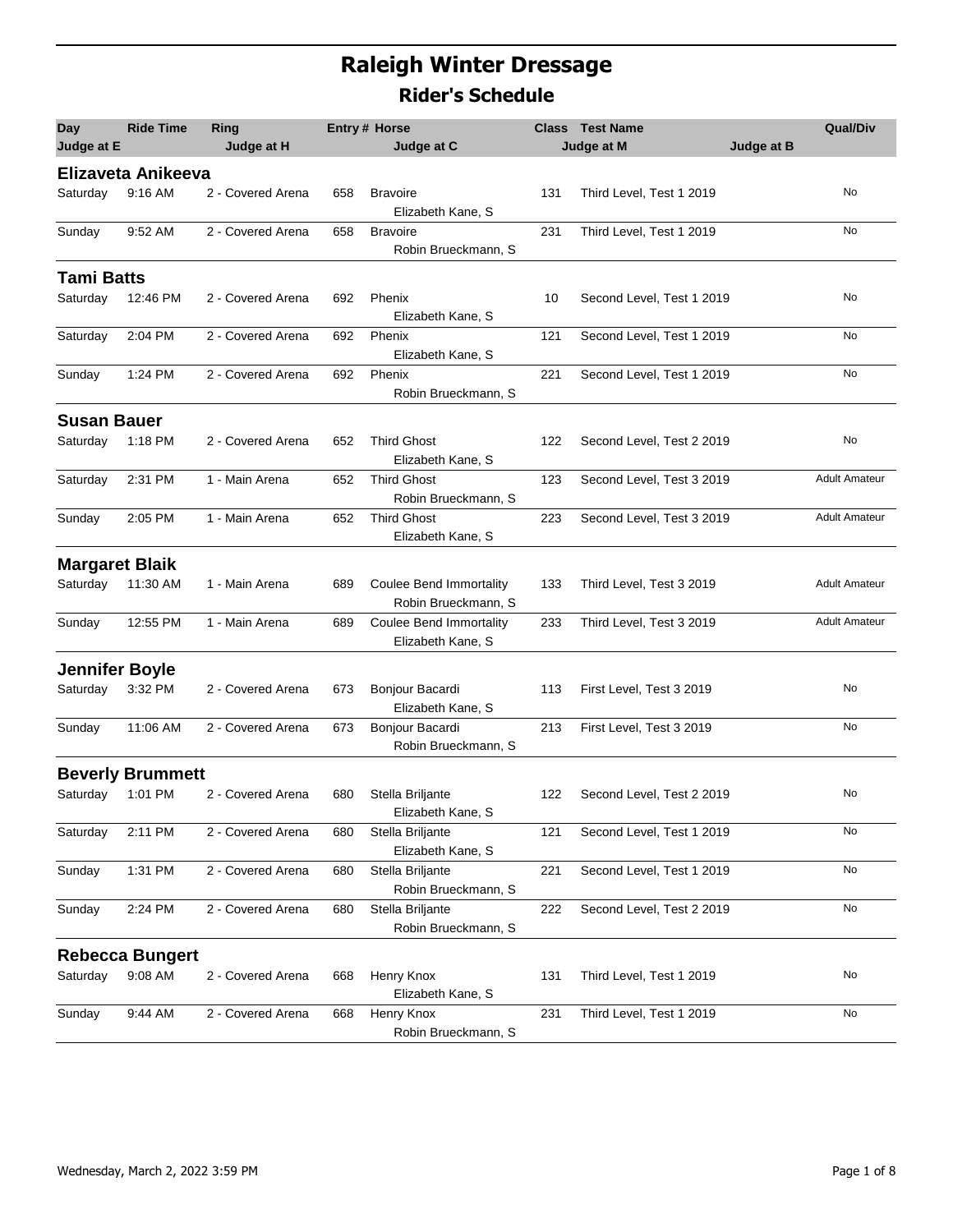| <b>Day</b>          | <b>Ride Time</b>          | Ring              |     | Entry # Horse                                  |     | <b>Class Test Name</b>      | <b>Qual/Div</b> |
|---------------------|---------------------------|-------------------|-----|------------------------------------------------|-----|-----------------------------|-----------------|
| Judge at E          |                           | Judge at H        |     | Judge at C                                     |     | Judge at M<br>Judge at B    |                 |
|                     | <b>Jasmine Carney</b>     |                   |     |                                                |     |                             |                 |
| Saturday            | 10:22 AM                  | 2 - Covered Arena | 653 | <b>EZ Jetstream</b><br>Elizabeth Kane, S       | 101 | Training Level, Test 1 2019 | No              |
| Saturday            | 4:03 PM                   | 2 - Covered Arena | 653 | EZ Jetstream<br>Elizabeth Kane, S              | 102 | Training Level, Test 2 2019 | No              |
|                     | <b>Catherine Cozzi</b>    |                   |     |                                                |     |                             |                 |
| Saturday            | 2:49 PM                   | 2 - Covered Arena | 676 | Let's Be Frank                                 | 4   | Training Level, Test 1 2019 | No              |
|                     |                           |                   |     | Elizabeth Kane, S                              |     |                             |                 |
| Saturday            | 3:48 PM                   | 2 - Covered Arena | 676 | Let's Be Frank<br>Elizabeth Kane, S            | 5   | Training Level, Test 2 2019 | No              |
| <b>Kris Daniel</b>  |                           |                   |     |                                                |     |                             |                 |
| Saturday            | 9:47 AM                   | 1 - Main Arena    | 700 | Fine Arnold<br>Robin Brueckmann, S             | 161 | FEI Prix St. Georges 2021   | No              |
| Sunday              | 10:49 AM                  | 1 - Main Arena    | 700 | Fine Arnold<br>Elizabeth Kane, S               | 262 | FEI Prix St. Georges 2021   | No              |
|                     | <b>Roberta Dascoli</b>    |                   |     |                                                |     |                             |                 |
| Saturday            | 10:55 AM                  | 1 - Main Arena    | 672 | Sumatra In Love<br>Robin Brueckmann, S         | 165 | FEI Grand Prix 2021         | Open            |
| Sunday              | 9:15 AM                   | 1 - Main Arena    | 672 | Sumatra In Love<br>Elizabeth Kane, S           | 266 | FEI Grand Prix 2021         | No              |
|                     | <b>Christine de Vries</b> |                   |     |                                                |     |                             |                 |
| Saturday            | 9:32 AM                   | 2 - Covered Arena | 651 | Action Z<br>Elizabeth Kane, S                  | 131 | Third Level, Test 1 2019    | No              |
| Saturday            | 11:46 AM                  | 1 - Main Arena    | 651 | Action Z<br>Robin Brueckmann, S                | 133 | Third Level, Test 3 2019    | No              |
| <b>Jean Devenny</b> |                           |                   |     |                                                |     |                             |                 |
| Saturday            | 11:17 AM                  | 2 - Covered Arena | 698 | Julio<br>Elizabeth Kane, S                     | 111 | First Level, Test 1 2019    | No              |
| Saturday            | 3:30 PM                   | 1 - Main Arena    | 698 | Julio<br>Robin Brueckmann, S                   | 112 | First Level, Test 2 2019    | No              |
| Sunday              | 10:58 AM                  | 2 - Covered Arena | 698 | Julio<br>Robin Brueckmann, S                   | 213 | First Level, Test 3 2019    | Open            |
|                     | <b>Ashley Dimmette</b>    |                   |     |                                                |     |                             |                 |
| Saturday            | 10:00 AM                  | 2 - Covered Arena | 681 | SBF Donna Delina<br>Elizabeth Kane, S          | 186 | Second Level, Test 3 2019   | Open            |
| Saturday            | 2:15 PM                   | 1 - Main Arena    | 681 | <b>SBF Donna Delina</b><br>Robin Brueckmann, S | 123 | Second Level, Test 3 2019   | Open            |
| Sunday              | 10:50 AM                  | 2 - Covered Arena | 681 | SBF Donna Delina<br>Robin Brueckmann, S        | 286 | Second Level, Test 3 2019   | Open            |
| Sunday              | 2:37 PM                   | 1 - Main Arena    | 681 | <b>SBF Donna Delina</b><br>Elizabeth Kane, S   | 223 | Second Level, Test 3 2019   | Open            |
| <b>April Foote</b>  |                           |                   |     |                                                |     |                             |                 |
| Saturday            | 9:46 AM                   | 2 - Covered Arena | 683 | Siri Amberatta<br>Elizabeth Kane, S            | 186 | Training Level, Test 3 2019 | No              |
| <b>Greyson Fox</b>  |                           |                   |     |                                                |     |                             |                 |
| Saturday            | 2:56 PM                   | 2 - Covered Arena | 687 | MS's Jordan<br>Elizabeth Kane, S               | 4   | Training Level, Test 1 2019 | No              |
| Sunday              | 10:14 AM                  | 2 - Covered Arena | 687 | MS's Jordan<br>Robin Brueckmann, S             | 24  | Training Level, Test 1 2019 | No              |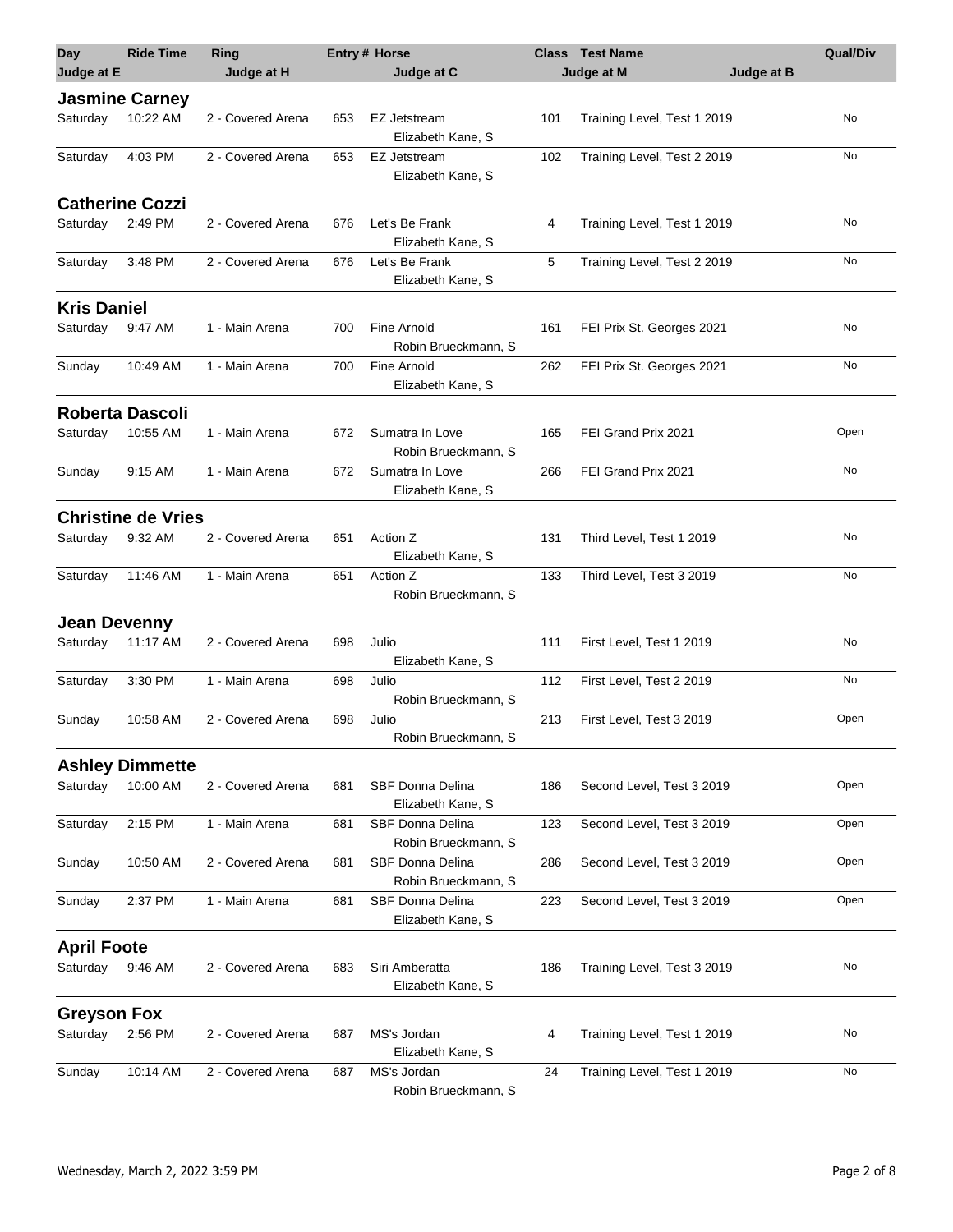| <b>Day</b>                    | <b>Ride Time</b>            | Ring              |     | <b>Entry# Horse</b>                    |     | <b>Class</b> Test Name               | <b>Qual/Div</b>      |
|-------------------------------|-----------------------------|-------------------|-----|----------------------------------------|-----|--------------------------------------|----------------------|
| Judge at E                    |                             | Judge at H        |     | Judge at C                             |     | Judge at M<br>Judge at B             |                      |
| <b>Jennifer Graf</b>          |                             |                   |     |                                        |     |                                      |                      |
| Saturday                      | 10:50 AM                    | 2 - Covered Arena | 669 | Hamiro<br>Elizabeth Kane, S            | 2   | Introductory Walk-Trot Test B 2019   | No                   |
| Sunday                        | 10:00 AM                    | 2 - Covered Arena | 669 | Hamiro<br>Robin Brueckmann, S          | 24  | Training Level, Test 1 2019          | No                   |
|                               | <b>Christina Grimes</b>     |                   |     |                                        |     |                                      |                      |
| Saturday                      | 1:49 PM                     | 2 - Covered Arena | 713 | Sir Kaine<br>Elizabeth Kane, S         | 121 | Second Level, Test 1 2019            | No                   |
| Sunday                        | 1:16 PM                     | 2 - Covered Arena | 713 | Sir Kaine<br>Robin Brueckmann, S       | 221 | Second Level, Test 1 2019            | No                   |
|                               | <b>Allison Hackett-dorn</b> |                   |     |                                        |     |                                      |                      |
| Saturday                      | 3:09 PM                     | 1 - Main Arena    | 708 | Sudan BRH<br>Robin Brueckmann, S       | 103 | Training Level, Test 3 2019          | <b>Adult Amateur</b> |
| Sunday                        | 12:48 PM                    | 1 - Main Arena    | 708 | Sudan BRH<br>Elizabeth Kane, S         | 203 | Training Level, Test 3 2019          | <b>Adult Amateur</b> |
| <b>Sandra Higgins</b>         |                             |                   |     |                                        |     |                                      |                      |
| Saturday                      | 2:55 PM                     | 1 - Main Arena    | 712 | Image Of Canina<br>Robin Brueckmann, S | 103 | Training Level, Test 3 2019          | No                   |
| Saturday                      | 3:56 PM                     | 2 - Covered Arena | 712 | Image Of Canina<br>Elizabeth Kane, S   | 102 | Training Level, Test 2 2019          | No                   |
| Sunday                        | 12:41 PM                    | 1 - Main Arena    | 712 | Image Of Canina<br>Elizabeth Kane, S   | 203 | Training Level, Test 3 2019          | No                   |
| <b>Cheri Hodgdon</b>          |                             |                   |     |                                        |     |                                      |                      |
| Saturday                      | 12:30 PM                    | 2 - Covered Arena | 682 | Danika<br>Elizabeth Kane, S            | 173 | <b>USEF Dressage Seat Equitation</b> | No                   |
| Saturday                      | 3:23 PM                     | 1 - Main Arena    | 682 | Danika<br>Robin Brueckmann, S          | 112 | First Level, Test 2 2019             | No                   |
| Saturday                      | 4:11 PM                     | 2 - Covered Arena | 682 | Danika<br>Elizabeth Kane, S            | 102 | Training Level, Test 2 2019          | No                   |
| Sunday                        | 11:22 AM                    | 2 - Covered Arena | 682 | Danika<br>Robin Brueckmann, S          | 213 | First Level, Test 3 2019             | No                   |
| Sunday                        | 1:18 PM                     | 1 - Main Arena    | 682 | Danika<br>Elizabeth Kane, S            | 212 | First Level, Test 2 2019             | No                   |
| <b>Sue Hopkins</b>            |                             |                   |     |                                        |     |                                      |                      |
| Sunday                        | 11:46 AM                    | 2 - Covered Arena | 686 | Wrolex<br>Robin Brueckmann, S          | 282 | Third Level, Test 3 2019             | No                   |
| Sunday                        | 1:03 PM                     | 1 - Main Arena    | 686 | Wrolex<br>Elizabeth Kane, S            | 233 | Third Level, Test 3 2019             | <b>Adult Amateur</b> |
| <b>Steve Hutzler</b>          |                             |                   |     |                                        |     |                                      |                      |
| Saturday<br>Elizabeth Kane, S | 8:39 AM                     | 1 - Main Arena    | 694 | Dreyya<br>Robin Brueckmann, S          | 187 | FEI Prix St. Georges 2021            | No                   |
| Saturday                      | 9:56 AM                     | 1 - Main Arena    | 694 | Dreyya<br>Robin Brueckmann, S          | 161 | FEI Prix St. Georges 2021            | No                   |
|                               | <b>Emme Johnston</b>        |                   |     |                                        |     |                                      |                      |
| Saturday                      | 9:24 AM                     | 2 - Covered Arena | 711 | Reggae<br>Elizabeth Kane, S            | 131 | Third Level, Test 1 2019             | No                   |
| Sunday                        | 9:28 AM                     | 2 - Covered Arena | 711 | Reggae<br>Robin Brueckmann, S          | 231 | Third Level, Test 1 2019             | No                   |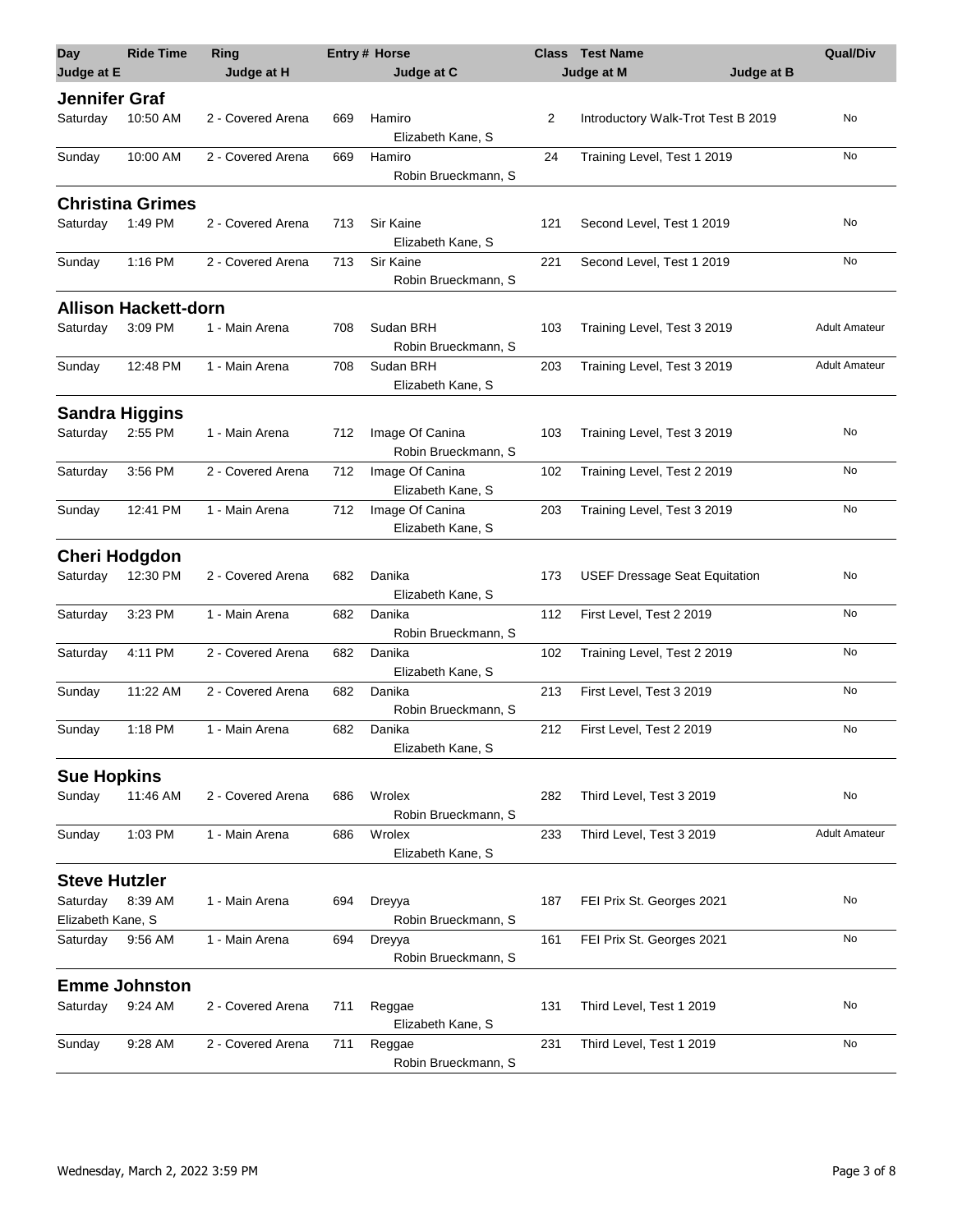| Day                 | <b>Ride Time</b>             | Ring              |     | <b>Entry# Horse</b>                              |     | <b>Class Test Name</b>               | <b>Qual/Div</b>      |
|---------------------|------------------------------|-------------------|-----|--------------------------------------------------|-----|--------------------------------------|----------------------|
| Judge at E          |                              | Judge at H        |     | Judge at C                                       |     | Judge at M<br>Judge at B             |                      |
|                     | <b>Claudia Kemmet Cooper</b> |                   |     |                                                  |     |                                      |                      |
| Saturday            | 9:29 AM                      | 1 - Main Arena    | 690 | Daverden<br>Robin Brueckmann, S                  | 161 | FEI Prix St. Georges 2021            | No                   |
| Sunday              | 10:07 AM                     | 1 - Main Arena    | 690 | Daverden<br>Elizabeth Kane, S                    | 262 | FEI Prix St. Georges 2021            | No                   |
|                     | <b>Eliza Kirkpatrick</b>     |                   |     |                                                  |     |                                      |                      |
| Saturday            | 9:02 AM                      | 1 - Main Arena    | 674 | Wiriana<br>Robin Brueckmann, S                   | 161 | FEI Prix St. Georges 2021            | No                   |
| Sunday              | 10:16 AM                     | 1 - Main Arena    | 674 | Wiriana<br>Elizabeth Kane, S                     | 262 | FEI Prix St. Georges 2021            | No                   |
|                     | <b>Lorraine Klepacz</b>      |                   |     |                                                  |     |                                      |                      |
| Saturday            | 12:30 PM                     | 2 - Covered Arena | 704 | <b>Teslin Bay</b><br>Elizabeth Kane, S           | 173 | <b>USEF Dressage Seat Equitation</b> | No                   |
| Saturday            | 1:28 PM                      | 1 - Main Arena    | 704 | <b>Teslin Bay</b><br>Robin Brueckmann, S         | 141 | Fourth Level, Test 1 2019            | No                   |
| Saturday            | 2:23 PM                      | 1 - Main Arena    | 706 | Rolando CFA<br>Robin Brueckmann, S               | 123 | Second Level, Test 3 2019            | No                   |
| Sunday              | 9:20 AM                      | 2 - Covered Arena | 704 | <b>Teslin Bay</b><br>Robin Brueckmann, S         | 242 | Fourth Level, Test 2 2019            | No                   |
| Sunday              | 2:45 PM                      | 1 - Main Arena    | 706 | Rolando CFA<br>Elizabeth Kane, S                 | 223 | Second Level, Test 3 2019            | Open                 |
| <b>Emily Lasher</b> |                              |                   |     |                                                  |     |                                      |                      |
| Saturday            | 1:44 PM                      | 1 - Main Arena    | 699 | Maylottie<br>Robin Brueckmann, S                 | 123 | Second Level, Test 3 2019            | Open                 |
| Sunday              | 2:21 PM                      | 1 - Main Arena    | 699 | Maylottie<br>Elizabeth Kane, S                   | 223 | Second Level, Test 3 2019            | Open                 |
| <b>John Lasher</b>  |                              |                   |     |                                                  |     |                                      |                      |
| Saturday            | 3:10 PM                      | 2 - Covered Arena | 679 | Monte Carlo<br>Elizabeth Kane, S                 | 4   | Training Level, Test 1 2019          | No                   |
| Sunday              | 10:07 AM                     | 2 - Covered Arena | 679 | Monte Carlo<br>Robin Brueckmann, S               | 24  | Training Level, Test 1 2019          | No                   |
| <b>Janice Laube</b> |                              |                   |     |                                                  |     |                                      |                      |
| Saturday            | 10:08 AM                     | 2 - Covered Arena | 665 | Scafellpike's Jive Talkin<br>Elizabeth Kane, S   | 186 | Training Level, Test 3 2019          | No                   |
| Saturday            | 1:27 PM                      | 2 - Covered Arena | 665 | Scafellpike's Jive Talkin<br>Elizabeth Kane, S   | 182 | Training Level, Test 3 2019          | No                   |
| Sunday              | 10:36 AM                     | 2 - Covered Arena | 665 | Scafellpike's Jive Talkin<br>Robin Brueckmann, S | 286 | First Level, Test 1 2019             | No                   |
| Sunday              | 11:53 AM                     | 2 - Covered Arena | 665 | Scafellpike's Jive Talkin<br>Robin Brueckmann, S | 282 | Training Level, Test 3 2019          | No                   |
| <b>Karen Launis</b> |                              |                   |     |                                                  |     |                                      |                      |
| Sunday              | 12:00 PM                     | 2 - Covered Arena | 705 | Heinrich Von Kusten                              | 282 | Second Level, Test 3 2019            | <b>Adult Amateur</b> |
|                     |                              |                   |     | Robin Brueckmann, S                              |     |                                      |                      |
| Sunday              | 2:13 PM                      | 1 - Main Arena    | 705 | Heinrich Von Kusten<br>Elizabeth Kane, S         | 223 | Second Level, Test 3 2019            | <b>Adult Amateur</b> |
|                     | <b>Kaitlyn Lingard</b>       |                   |     |                                                  |     |                                      |                      |
| Saturday            | 8:30 AM                      | 1 - Main Arena    | 691 | Valentino                                        | 188 | FEI Grand Prix 2021                  | No                   |
| Elizabeth Kane, S   |                              |                   |     | Robin Brueckmann, S                              |     |                                      |                      |
| Sunday              | 9:24 AM                      | 1 - Main Arena    | 691 | Valentino<br>Elizabeth Kane, S                   | 266 | FEI Grand Prix 2021                  | No                   |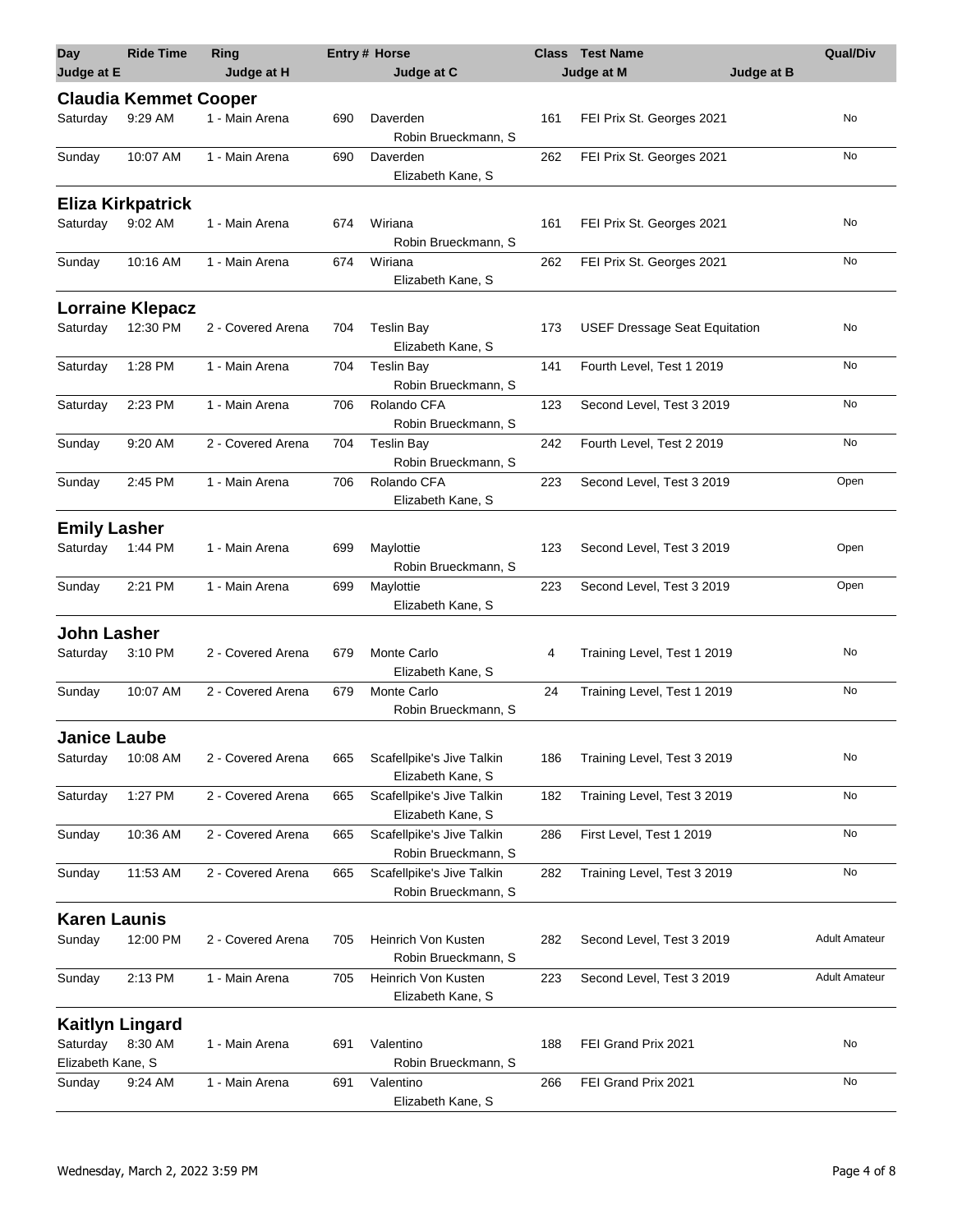| <b>Day</b>            | <b>Ride Time</b>       | Ring              |     | Entry # Horse                                |                | <b>Class</b> Test Name             | <b>Qual/Div</b>      |
|-----------------------|------------------------|-------------------|-----|----------------------------------------------|----------------|------------------------------------|----------------------|
| Judge at E            |                        | Judge at H        |     | Judge at C                                   |                | Judge at M<br>Judge at B           |                      |
| <b>Nancy Love</b>     |                        |                   |     |                                              |                |                                    |                      |
| Saturday              | 10:29 AM               | 1 - Main Arena    | 695 | Mimbral<br>Robin Brueckmann, S               |                | 141RO Fourth Level, Test 1 2019    | No                   |
| Sunday                | 9:51 AM                | 1 - Main Arena    | 695 | Mimbral<br>Elizabeth Kane, S                 | 241            | Fourth Level, Test 1 2019          | No                   |
| <b>Bridgett Marin</b> |                        |                   |     |                                              |                |                                    |                      |
| Saturday              | 9:40 AM                | 2 - Covered Arena | 703 | Donovan<br>Elizabeth Kane, S                 | 1              | Introductory Walk-Trot Test A 2019 | No                   |
| Saturday              | 10:44 AM               | 2 - Covered Arena | 703 | Donovan<br>Elizabeth Kane, S                 | $\overline{2}$ | Introductory Walk-Trot Test B 2019 | No                   |
|                       | <b>Amanda Martyn</b>   |                   |     |                                              |                |                                    |                      |
| Saturday              | 9:11 AM                | 1 - Main Arena    | 663 | <b>DEM Luna</b><br>Robin Brueckmann, S       | 161            | FEI Prix St. Georges 2021          | Open                 |
| Saturday              | 11:54 AM               | 1 - Main Arena    | 663 | <b>DEM Luna</b><br>Robin Brueckmann, S       | 143            | Fourth Level, Test 3 2019          | Open                 |
| Sunday                | 10:25 AM               | 1 - Main Arena    | 663 | <b>DEM Luna</b><br>Elizabeth Kane, S         | 262            | FEI Prix St. Georges 2021          | Open                 |
| Sunday                | 12:25 PM               | 1 - Main Arena    | 663 | DEM Luna<br>Elizabeth Kane, S                | 243            | Fourth Level, Test 3 2019          | Open                 |
|                       | <b>Launi Masterson</b> |                   |     |                                              |                |                                    |                      |
| Saturday              | 1:52 PM                | 1 - Main Arena    | 670 | SkyHit<br>Robin Brueckmann, S                | 123            | Second Level, Test 3 2019          | <b>Adult Amateur</b> |
| Sunday                | 1:57 PM                | 1 - Main Arena    | 670 | SkyHit<br>Elizabeth Kane, S                  | 223            | Second Level, Test 3 2019          | <b>Adult Amateur</b> |
| <b>Charlotte Meli</b> |                        |                   |     |                                              |                |                                    |                      |
| Saturday              | 10:56 AM               | 2 - Covered Arena | 701 | An Impressive Colonel<br>Elizabeth Kane, S   | 111            | First Level, Test 1 2019           | No                   |
| Saturday              | 3:53 PM                | 1 - Main Arena    | 701 | An Impressive Colonel<br>Robin Brueckmann, S | 112            | First Level, Test 2 2019           | No                   |
| Sunday                | 1:26 PM                | 1 - Main Arena    | 701 | An Impressive Colonel<br>Elizabeth Kane, S   | 212            | First Level, Test 2 2019           | No                   |
|                       | <b>Mary Messinger</b>  |                   |     |                                              |                |                                    |                      |
| Saturday              | 10:37 AM               | 1 - Main Arena    | 677 | Café Mocha<br>Robin Brueckmann, S            | 162            | FEI Intermediate I 2021            | No                   |
| Sunday                | 9:42 AM                | 1 - Main Arena    | 677 | Café Mocha<br>Elizabeth Kane, S              | 263            | FEI Intermediate I 2021            | No                   |
| <b>Mary Miller</b>    |                        |                   |     |                                              |                |                                    |                      |
| Saturday              | 11:10 AM               | 2 - Covered Arena | 702 | Bourbonrox<br>Elizabeth Kane, S              | 111            | First Level, Test 1 2019           | No                   |
| Sunday                | 2:02 PM                | 2 - Covered Arena | 702 | <b>Bourbonrox</b><br>Robin Brueckmann, S     | 211            | First Level, Test 1 2019           | No                   |
| <b>Annie Morgan</b>   |                        |                   |     |                                              |                |                                    |                      |
| Saturday              | 1:41 PM                | 2 - Covered Arena | 655 | Caspari<br>Elizabeth Kane, S                 | 121            | Second Level, Test 1 2019          | No                   |
| Saturday              | 2:41 PM                | 2 - Covered Arena | 656 | Aetude<br>Elizabeth Kane, S                  | 121            | Second Level, Test 1 2019          | No                   |
| Sunday                | 11:38 AM               | 2 - Covered Arena | 655 | Caspari<br>Robin Brueckmann, S               |                | 221RO Second Level, Test 1 2019    | No                   |
| Sunday                | 1:09 PM                | 2 - Covered Arena | 656 | Aetude<br>Robin Brueckmann, S                | 221            | Second Level, Test 1 2019          | No                   |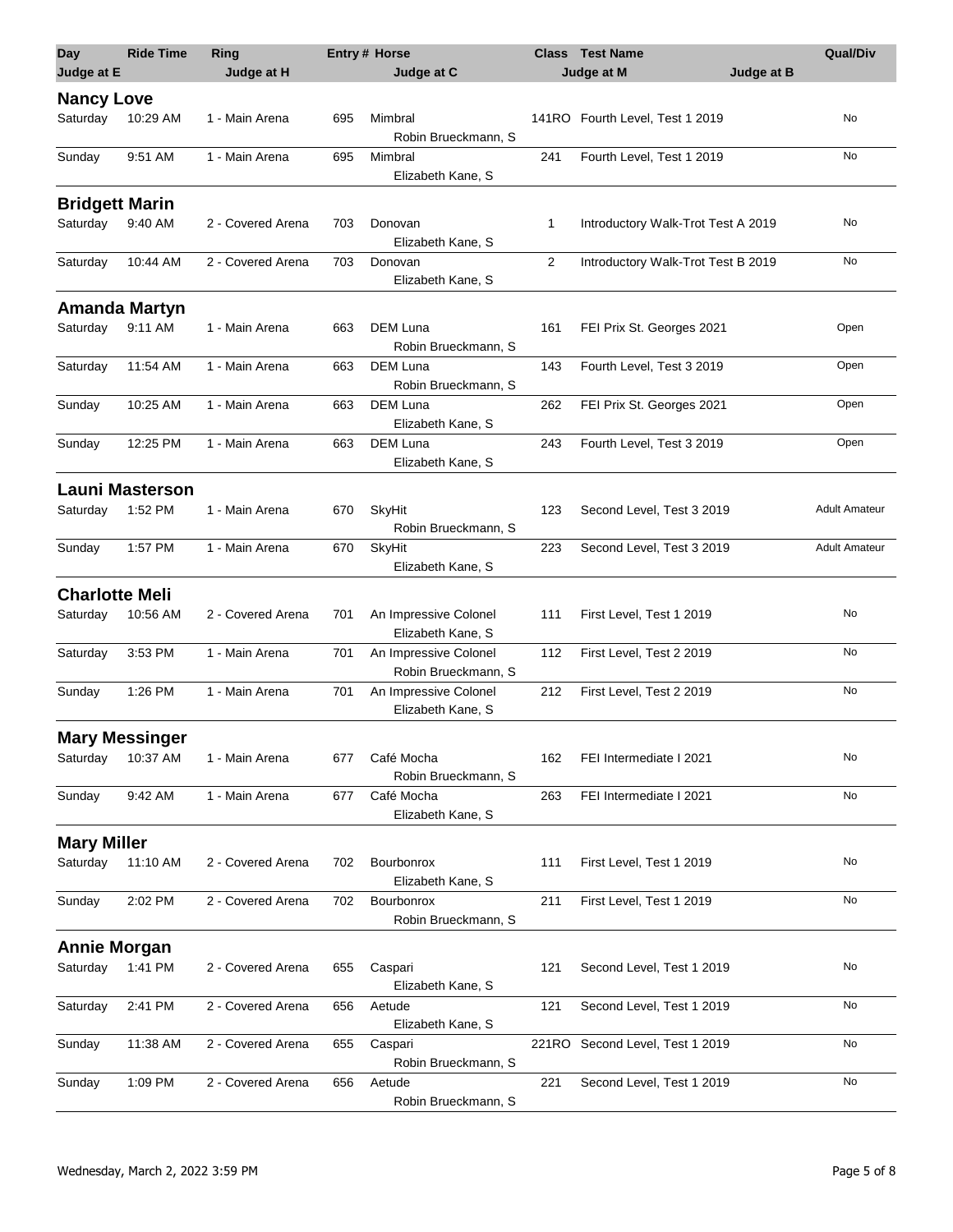| <b>Day</b><br>Judge at E | <b>Ride Time</b>          | Ring<br>Judge at H |     | <b>Entry# Horse</b><br>Judge at C               | Class | <b>Test Name</b><br>Judge at M<br>Judge at B | <b>Qual/Div</b>      |
|--------------------------|---------------------------|--------------------|-----|-------------------------------------------------|-------|----------------------------------------------|----------------------|
| <b>Jody Morse</b>        |                           |                    |     |                                                 |       |                                              |                      |
| Saturday                 | 9:53 AM                   | 2 - Covered Arena  | 660 | <b>Borealis Blume</b><br>Elizabeth Kane, S      | 186   | Training Level, Test 2 2019                  | No                   |
| Saturday                 | 3:16 PM                   | 1 - Main Arena     | 660 | <b>Borealis Blume</b><br>Robin Brueckmann, S    | 103   | Training Level, Test 3 2019                  | <b>Adult Amateur</b> |
| Sunday                   | 10:43 AM                  | 2 - Covered Arena  | 660 | <b>Borealis Blume</b><br>Robin Brueckmann, S    | 286   | Training Level, Test 3 2019                  | <b>Adult Amateur</b> |
| Sunday                   | 2:09 PM                   | 2 - Covered Arena  | 660 | <b>Borealis Blume</b><br>Robin Brueckmann, S    | 211   | First Level, Test 1 2019                     | No                   |
|                          | <b>Amy Nicholson</b>      |                    |     |                                                 |       |                                              |                      |
| Saturday                 | 11:38 AM                  | 1 - Main Arena     | 693 | Sirah<br>Robin Brueckmann, S                    | 133   | Third Level, Test 3 2019                     | No                   |
| Saturday                 | 1:36 PM                   | 1 - Main Arena     | 693 | Sirah<br>Robin Brueckmann, S                    | 141   | Fourth Level, Test 1 2019                    | No                   |
| Sunday                   | 9:59 AM                   | 1 - Main Arena     | 693 | Sirah<br>Elizabeth Kane, S                      | 241   | Fourth Level, Test 1 2019                    | No                   |
|                          | <b>Nancy Oglesby</b>      |                    |     |                                                 |       |                                              |                      |
| Saturday                 | 1:11 PM                   | 1 - Main Arena     | 709 | Devareaux<br>Robin Brueckmann, S                | 181   | USDF Freestyle, First Level 2019             | No                   |
| Saturday                 | 2:39 PM                   | 1 - Main Arena     | 709 | Devareaux<br>Robin Brueckmann, S                | 123   | Second Level, Test 3 2019                    | No                   |
| Sunday                   | 11:16 AM                  | 1 - Main Arena     | 709 | Devareaux<br>Elizabeth Kane, S                  | 281   | USDF Freestyle, First Level 2019             | No                   |
| Sunday                   | 2:29 PM                   | 1 - Main Arena     | 709 | Devareaux<br>Elizabeth Kane, S                  | 223   | Second Level, Test 3 2019                    | No                   |
| <b>Ali Perkins</b>       |                           |                    |     |                                                 |       |                                              |                      |
| Saturday                 | 11:14 AM                  | 1 - Main Arena     | 685 | Wrolex<br>Robin Brueckmann, S                   | 132   | Third Level, Test 2 2019                     | No                   |
| <b>Karen C. Rice</b>     |                           |                    |     |                                                 |       |                                              |                      |
| Saturday                 | 3:24 PM                   | 2 - Covered Arena  | 678 | Pair o' Dice<br>Elizabeth Kane, S               | 113   | First Level, Test 3 2019                     | <b>Adult Amateur</b> |
| Sunday                   | 11:30 AM                  | 2 - Covered Arena  | 678 | Pair o' Dice<br>Robin Brueckmann, S             | 213   | First Level, Test 3 2019                     | <b>Adult Amateur</b> |
|                          | !!!! SCRATCHED RIDE !!!!! |                    |     |                                                 |       |                                              |                      |
| Saturday                 | 9:45 AM                   | 2 - Covered Arena  | 999 | !!!!!! SCRATCHED RIDE !!<br>Elizabeth Kane, S   | 186   | Training Level, Test 3 2019                  | No                   |
| Saturday                 | 10:05 AM                  | 1 - Main Arena     | 999 | !!!!!! SCRATCHED RIDE !!<br>Robin Brueckmann, S | 161   | FEI Prix St. Georges 2021                    | No                   |
| Saturday                 | 1:20 PM                   | 1 - Main Arena     | 999 | !!!!!! SCRATCHED RIDE !!<br>Robin Brueckmann, S | 141   | Fourth Level, Test 1 2019                    | No                   |
| Saturday                 | 1:34 PM                   | 2 - Covered Arena  | 999 | !!!!!! SCRATCHED RIDE !!<br>Elizabeth Kane, S   | 121   | Second Level, Test 1 2019                    | No                   |
| Saturday                 | 2:41 PM                   | 2 - Covered Arena  | 999 | !!!!!! SCRATCHED RIDE !!<br>Elizabeth Kane, S   | 121   | Second Level, Test 1 2019                    | No                   |
| Saturday                 | 2:47 PM                   | 1 - Main Arena     | 999 | !!!!!! SCRATCHED RIDE !!<br>Robin Brueckmann, S | 123   | Second Level, Test 3 2019                    | No                   |
| Saturday                 | 3:17 PM                   | 2 - Covered Arena  | 999 | !!!!!! SCRATCHED RIDE !!<br>Elizabeth Kane, S   | 4     | Training Level, Test 1 2019                  | No                   |
| Saturday                 | 3:40 PM                   | 2 - Covered Arena  | 999 | !!!!!! SCRATCHED RIDE !!<br>Elizabeth Kane, S   | 113   | First Level, Test 3 2019                     | No                   |
| Sunday                   | 1:09 PM                   | 2 - Covered Arena  | 999 | !!!!!! SCRATCHED RIDE !!<br>Robin Brueckmann, S | 221   | Second Level, Test 1 2019                    | No                   |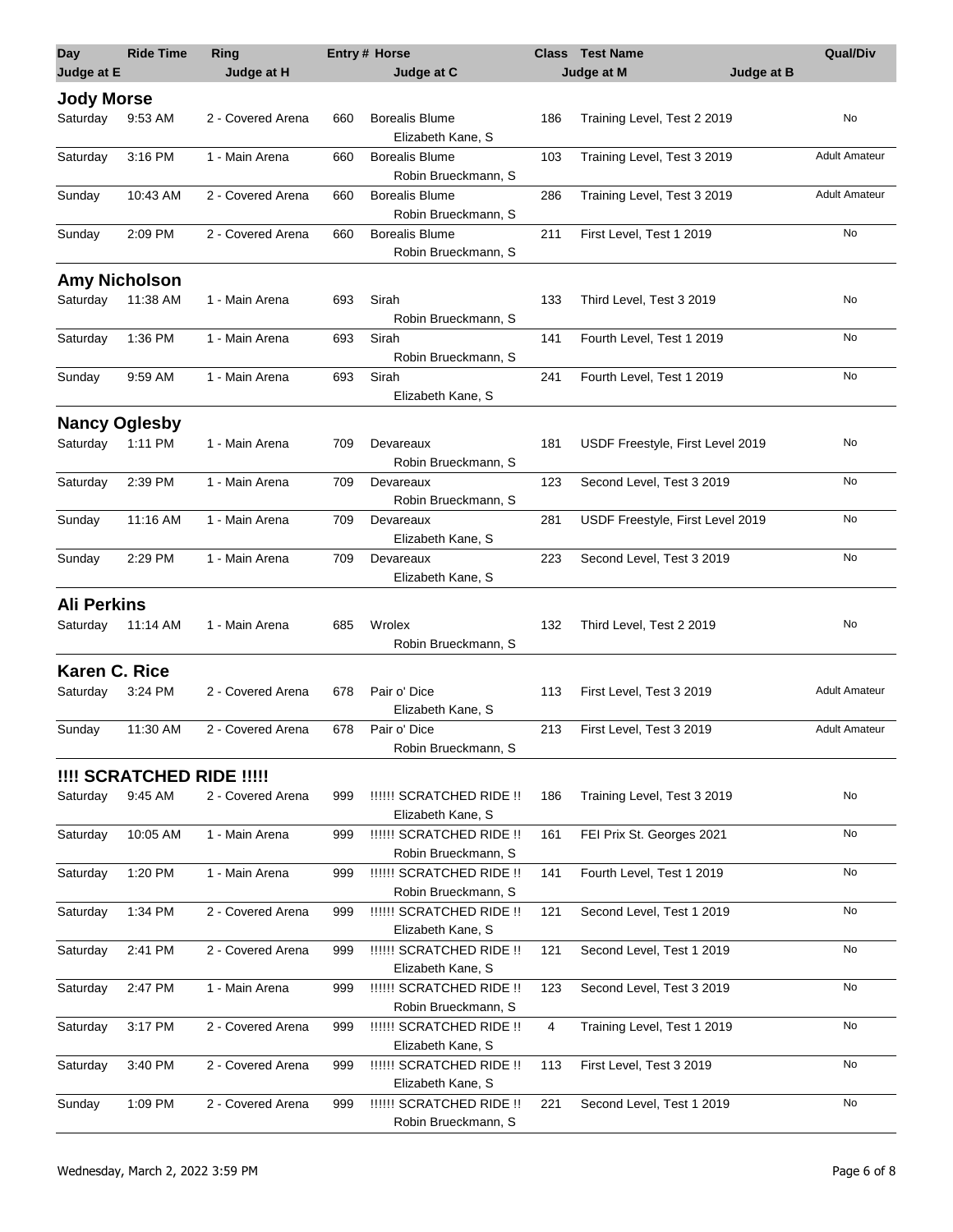| <b>Day</b>          | <b>Ride Time</b>           | Ring              |     | Entry # Horse                                 | <b>Class</b> | <b>Test Name</b>                    | Qual/Div |
|---------------------|----------------------------|-------------------|-----|-----------------------------------------------|--------------|-------------------------------------|----------|
| Judge at E          |                            | Judge at H        |     | Judge at C                                    |              | Judge at M<br>Judge at B            |          |
| <b>Koby Robson</b>  |                            |                   |     |                                               |              |                                     |          |
| Saturday            | 9:38 AM                    | 1 - Main Arena    | 664 | Raucous Caucus<br>Robin Brueckmann, S         | 161          | FEI Prix St. Georges 2021           | Open     |
| Saturday            | 10:46 AM                   | 1 - Main Arena    | 696 | Don Regale MF<br>Robin Brueckmann, S          | 164          | FEI Intermediate II 2021            | Open     |
| Sunday              | 9:33 AM                    | 1 - Main Arena    | 696 | Don Regale MF<br>Elizabeth Kane, S            | 265          | FEI Intermediate II 2021            | Open     |
| Sunday              | 11:07 AM                   | 1 - Main Arena    | 664 | Raucous Caucus<br>Elizabeth Kane, S           | 262          | FEI Prix St. Georges 2021           | Open     |
| <b>Gali Rogers</b>  |                            |                   |     |                                               |              |                                     |          |
| Saturday            | 10:15 AM                   | 2 - Covered Arena | 667 | Kitsune PA<br>Elizabeth Kane, S               | 186          | Training Level, Test 3 2019         | Open     |
| Saturday            | 12:24 PM                   | 2 - Covered Arena | 667 | Kitsune PA<br>Elizabeth Kane, S               | 184          | USDF Materiale Class Scoresheet 201 | No       |
| <b>Bianca Rosso</b> |                            |                   |     |                                               |              |                                     |          |
| Saturday            | 11:22 AM                   | 1 - Main Arena    | 710 | <b>Hidden Treasure</b><br>Robin Brueckmann, S | 133          | Third Level, Test 3 2019            | No       |
|                     | <b>Katherine Rouillard</b> |                   |     |                                               |              |                                     |          |
| Saturday            | 12:53 PM                   | 2 - Covered Arena | 657 | MC Promote the Best<br>Elizabeth Kane, S      | 122          | Second Level, Test 2 2019           | No       |
| Saturday            | 1:56 PM                    | 2 - Covered Arena | 657 | MC Promote the Best<br>Elizabeth Kane, S      | 121          | Second Level, Test 1 2019           | No       |
| Sunday              | 2:33 PM                    | 2 - Covered Arena | 657 | MC Promote the Best<br>Robin Brueckmann, S    | 222          | Second Level, Test 2 2019           | No       |
| <b>Shannon Rust</b> |                            |                   |     |                                               |              |                                     |          |
| Saturday            | 1:10 PM                    | 2 - Covered Arena | 714 | WINSOME II<br>Elizabeth Kane, S               | 122          | Second Level, Test 2 2019           | No       |
| Saturday            | 3:45 PM                    | 1 - Main Arena    | 714 | <b>WINSOME II</b><br>Robin Brueckmann, S      | 112          | First Level, Test 2 2019            | No       |
| Sunday              | 1:11 PM                    | 1 - Main Arena    | 714 | <b>WINSOME II</b><br>Elizabeth Kane, S        | 212          | First Level, Test 2 2019            | No       |
| Sunday              | 2:16 PM                    | 2 - Covered Arena | 714 | <b>WINSOME II</b><br>Robin Brueckmann, S      | 222          | Second Level, Test 2 2019           | No       |
|                     | <b>Sarah Stoeckel</b>      |                   |     |                                               |              |                                     |          |
| Saturday            | 12:40 PM                   | 2 - Covered Arena | 707 | Alexander Air of JOF<br>Elizabeth Kane, S     | 3            | Introductory Walk-Trot Test C 2019  | No       |
| Saturday            | 3:03 PM                    | 2 - Covered Arena | 707 | Alexander Air of JOF<br>Elizabeth Kane, S     | 4            | Training Level, Test 1 2019         | No       |
|                     | <b>Shannon Stone</b>       |                   |     |                                               |              |                                     |          |
| Saturday            | 3:02 PM                    | 1 - Main Arena    | 697 | Dream Believer                                | 103          | Training Level, Test 3 2019         | No       |
|                     |                            |                   |     | Robin Brueckmann, S                           |              |                                     |          |
| Saturday            | 4:00 PM                    | 1 - Main Arena    | 697 | Dream Believer<br>Robin Brueckmann, S         | 112          | First Level, Test 2 2019            | No       |
| Sunday              | 12:34 PM                   | 1 - Main Arena    | 697 | Dream Believer<br>Elizabeth Kane, S           | 203          | Training Level, Test 3 2019         | No       |
| Sunday              | 1:33 PM                    | 1 - Main Arena    | 697 | Dream Believer<br>Elizabeth Kane, S           | 212          | First Level, Test 2 2019            | No       |